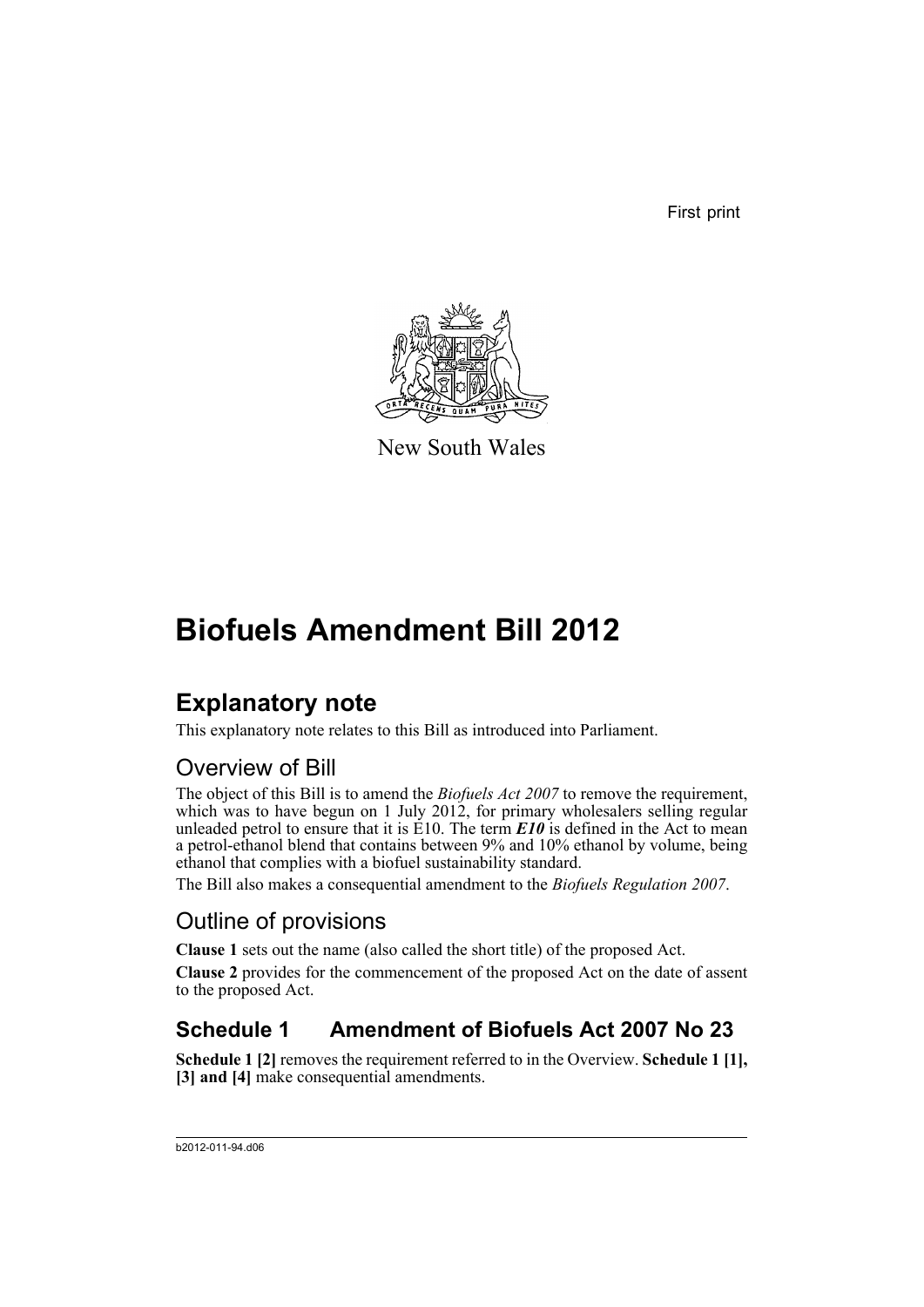Biofuels Amendment Bill 2012

Explanatory note

**Schedule 1 [5]** enables the Governor to make savings and transitional regulations that are consequential on the enactment of the proposed Act or any other amending Act.

## **Schedule 2 Amendment of Biofuels Regulation 2007**

**Schedule 2** makes an amendment that is consequential on the removal of the requirement referred to in the Overview.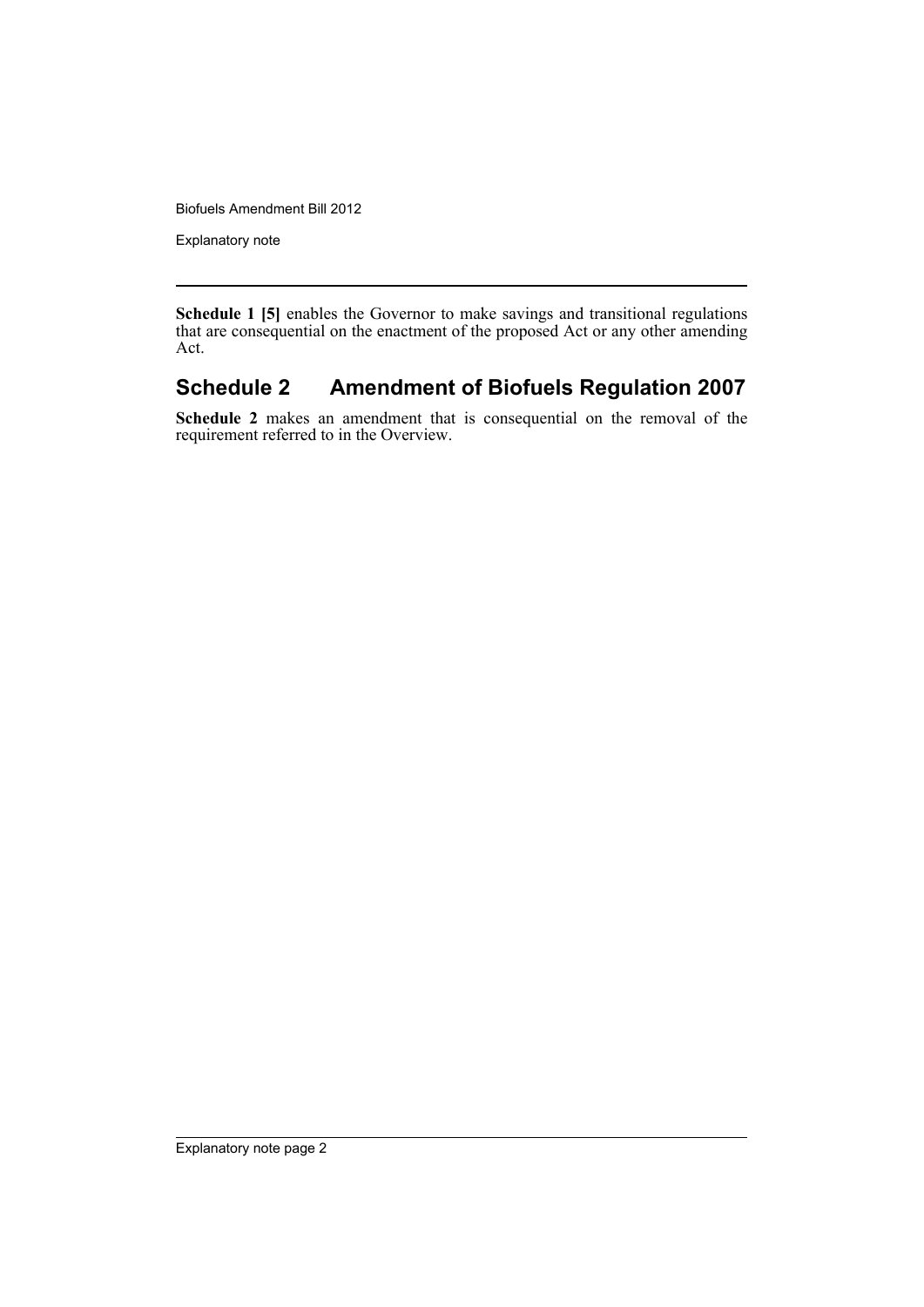First print



New South Wales

# **Biofuels Amendment Bill 2012**

# **Contents**

|                                                  | Page |
|--------------------------------------------------|------|
| Name of Act<br>1                                 |      |
| 2 Commencement                                   |      |
| Schedule 1 Amendment of Biofuels Act 2007 No 23  | 3    |
| Schedule 2 Amendment of Biofuels Regulation 2007 | 4    |
|                                                  |      |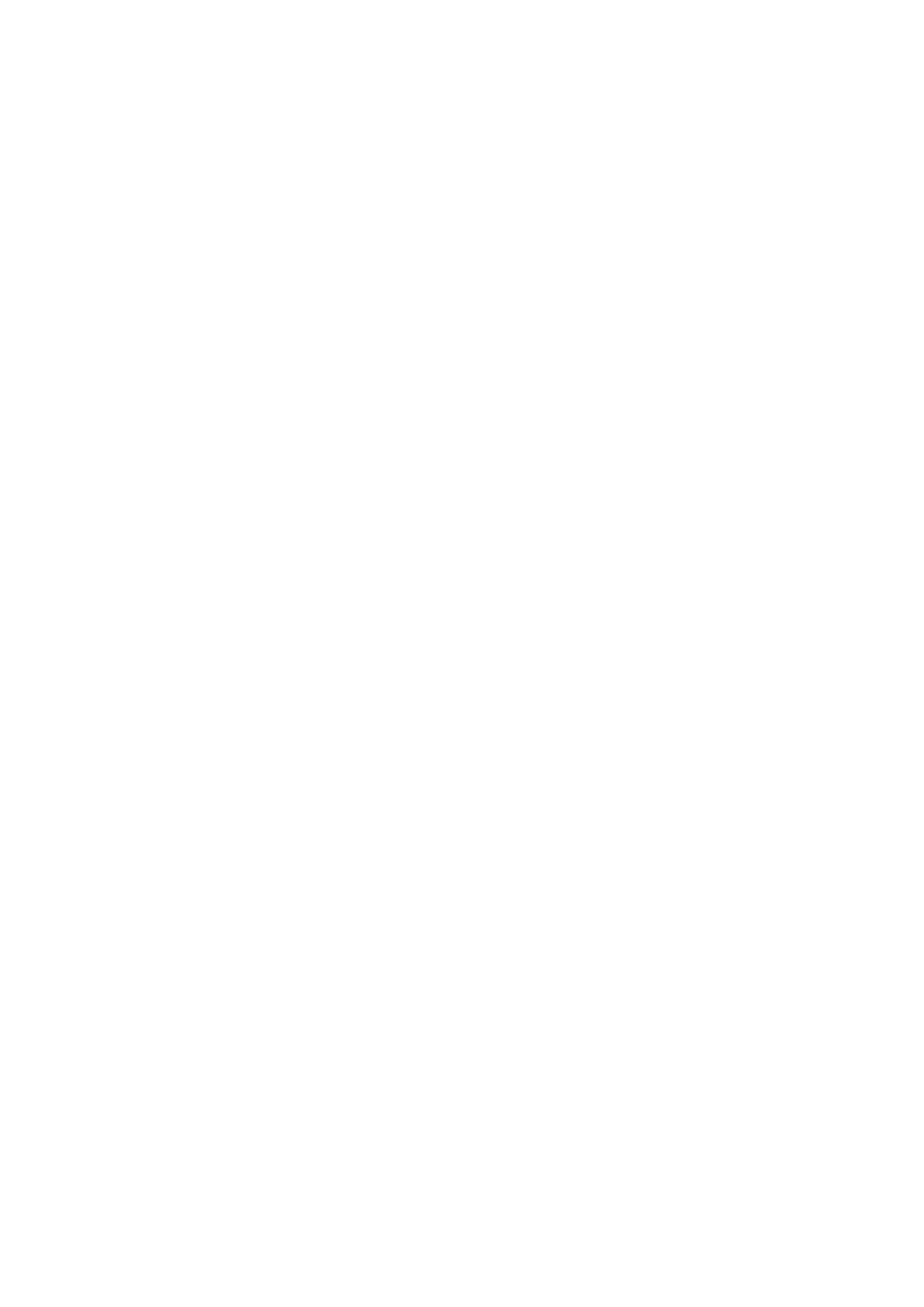

New South Wales

# **Biofuels Amendment Bill 2012**

No , 2012

#### **A Bill for**

An Act to amend the *Biofuels Act 2007* to remove the requirement for primary wholesalers selling regular unleaded petrol to ensure that it is E10 from 1 July 2012 and to make a consequential amendment to the *Biofuels Regulation 2007*.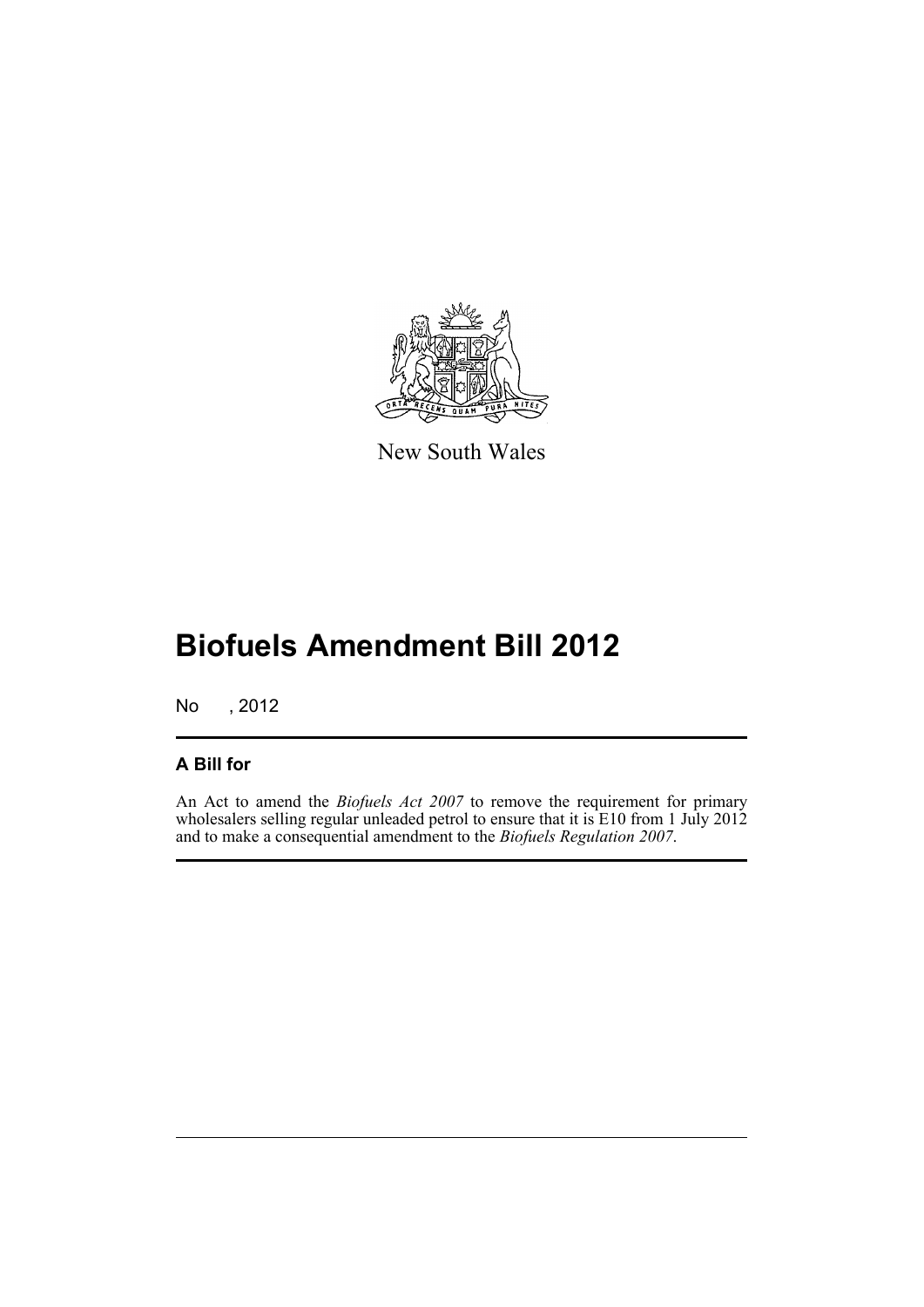Clause 1 Biofuels Amendment Bill 2012

<span id="page-5-1"></span><span id="page-5-0"></span>

| The Legislature of New South Wales enacts: |                                                       |                |
|--------------------------------------------|-------------------------------------------------------|----------------|
| 1                                          | Name of Act                                           | $\mathcal{P}$  |
|                                            | This Act is the <i>Biofuels Amendment Act 2012</i> .  | 3              |
|                                            | Commencement                                          | $\overline{a}$ |
|                                            | This Act commences on the date of assent to this Act. | 5              |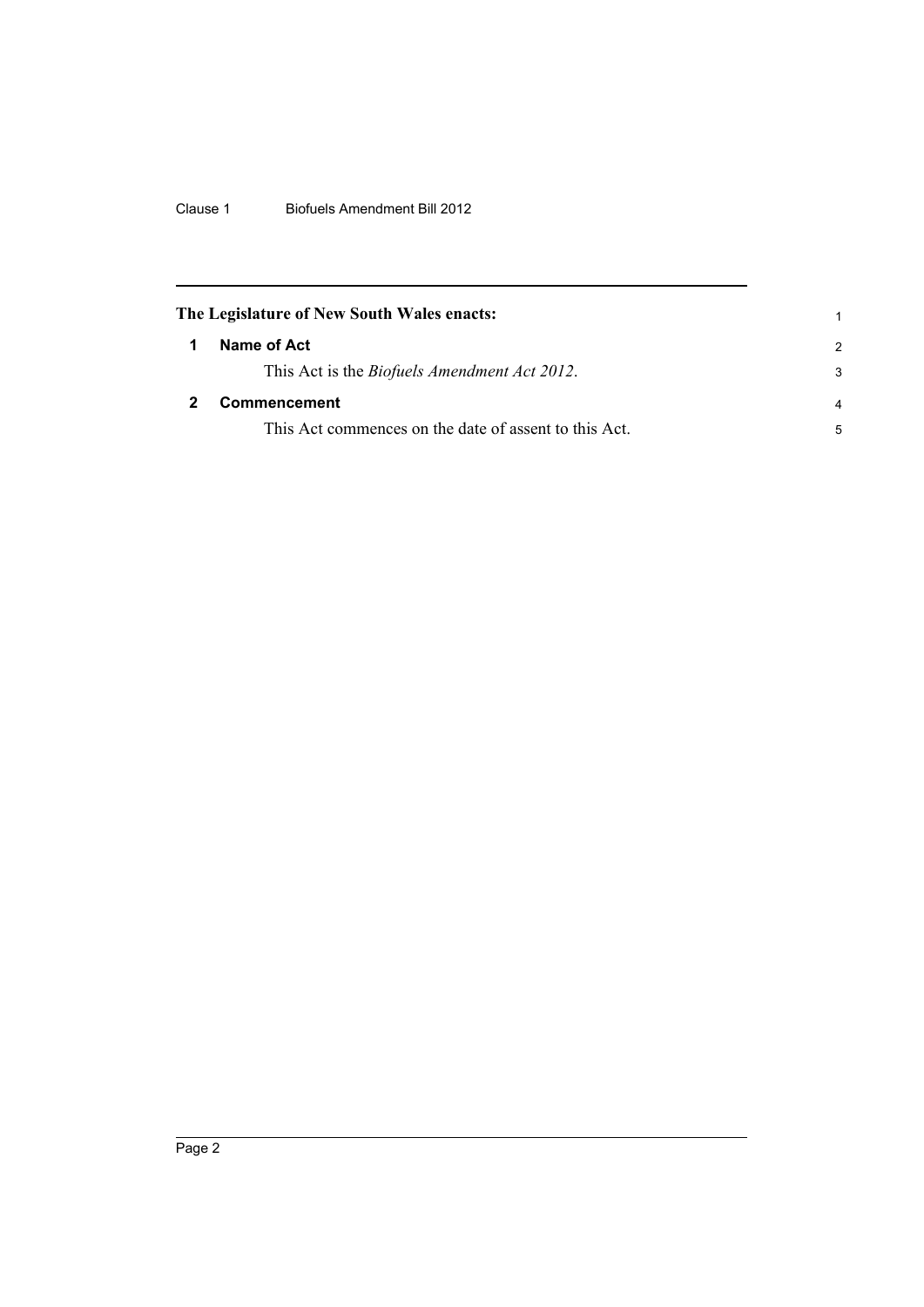Biofuels Amendment Bill 2012

Amendment of Biofuels Act 2007 No 23 Schedule 1

<span id="page-6-0"></span>

|     | <b>Schedule 1</b><br><b>Amendment of Biofuels Act 2007 No 23</b>                                          | 1                   |
|-----|-----------------------------------------------------------------------------------------------------------|---------------------|
| [1] | <b>Section 3 Definitions</b>                                                                              | 2                   |
|     | Omit "section 6, 7 or 8" from the definition of <i>minimum biofuel requirement</i><br>in section $3(1)$ . | 3<br>$\overline{4}$ |
|     | Insert instead "section 6 or 7".                                                                          | 5                   |
| [2] | Section 8 Regular unleaded petrol to be E10                                                               | 6                   |
|     | Omit the section.                                                                                         | $\overline{7}$      |
| [3] | Section 16 Business specific exemptions from E10 requirement                                              | 8                   |
|     | Omit the section.                                                                                         | 9                   |
| [4] | <b>Section 24 Expert Panel</b>                                                                            | 10                  |
|     | Omit section $24(3)$ (b).                                                                                 | 11                  |
| [5] | Schedule 1 Savings, transitional and other provisions                                                     | 12                  |
|     | Insert at the end of clause $1(1)$ :                                                                      | 13                  |
|     | any other Act that amends this Act                                                                        | 14                  |